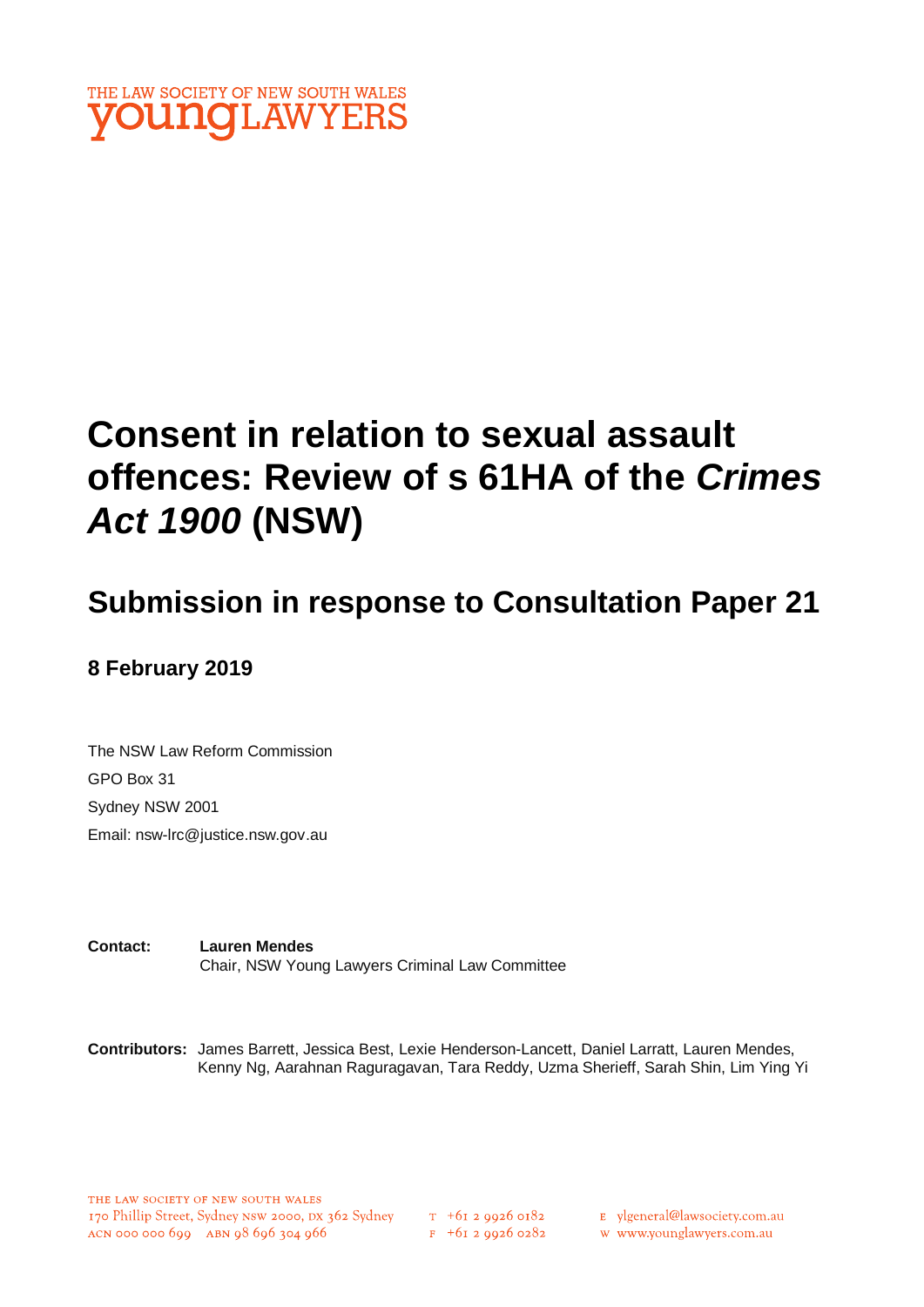# THE LAW SOCIETY OF NEW SOUTH WALES **VOUNGLAWYERS**

The NSW Young Lawyers Criminal Law Committee (Committee) makes the following submission in response to Consultation Paper 21, issued by the NSW Law Reform Commission in its review of: s 61HA of the *Crimes Act 1900*  (NSW), dealing with consent in relation to sexual assault

# **NSW Young Lawyers**

NSW Young Lawyers is a division of The Law Society of New South Wales. NSW Young Lawyers supports practitioners in their professional and career development in numerous ways, including by encouraging active participation in its 16 separate committees, each dedicated to particular areas of practice. Membership is automatic for all NSW lawyers (solicitors and barristers) under 36 years and/or in their first five years of practice, as well as law students. NSW Young Lawyers currently has over 15,000 members.

The NSW Young Lawyers Criminal Law Committee is responsible for the development and support of members of NSW Young Lawyers who practice in, or are interested in, criminal law. The Committee takes a keen interest in providing comment and feedback on criminal law and the structures that support it, and considers the making of submissions to be an important contribution to the community. The Committee is drawn from prosecution, defence (both private and public), police, the courts and other areas of practice that intersect with criminal law.

# **Submission**

In June 2018, the Committee made a preliminary submission to the Law Reform Commission in relation to its review of **s 61HA** (now replaced by **s 61HE**) of the *Crimes Act 1900* (NSW). That preliminary submission chiefly:

- $\triangleright$  emphasised the need to create and maintain clarity in the definition of consent in s 61HA;
- $\triangleright$  expressed an interest in further discussing and considering the possibility of adopting an affirmative statutory model of consent in NSW, akin to that operating in Tasmania; and,
- $\triangleright$  highlighted the Committee's view of the limitations of law reform in this area without accompanying community education initiatives.

The Committee welcomes the opportunity to further explore the above views and outline the considered views of its members in response to the questions posed in Consultation Paper 21.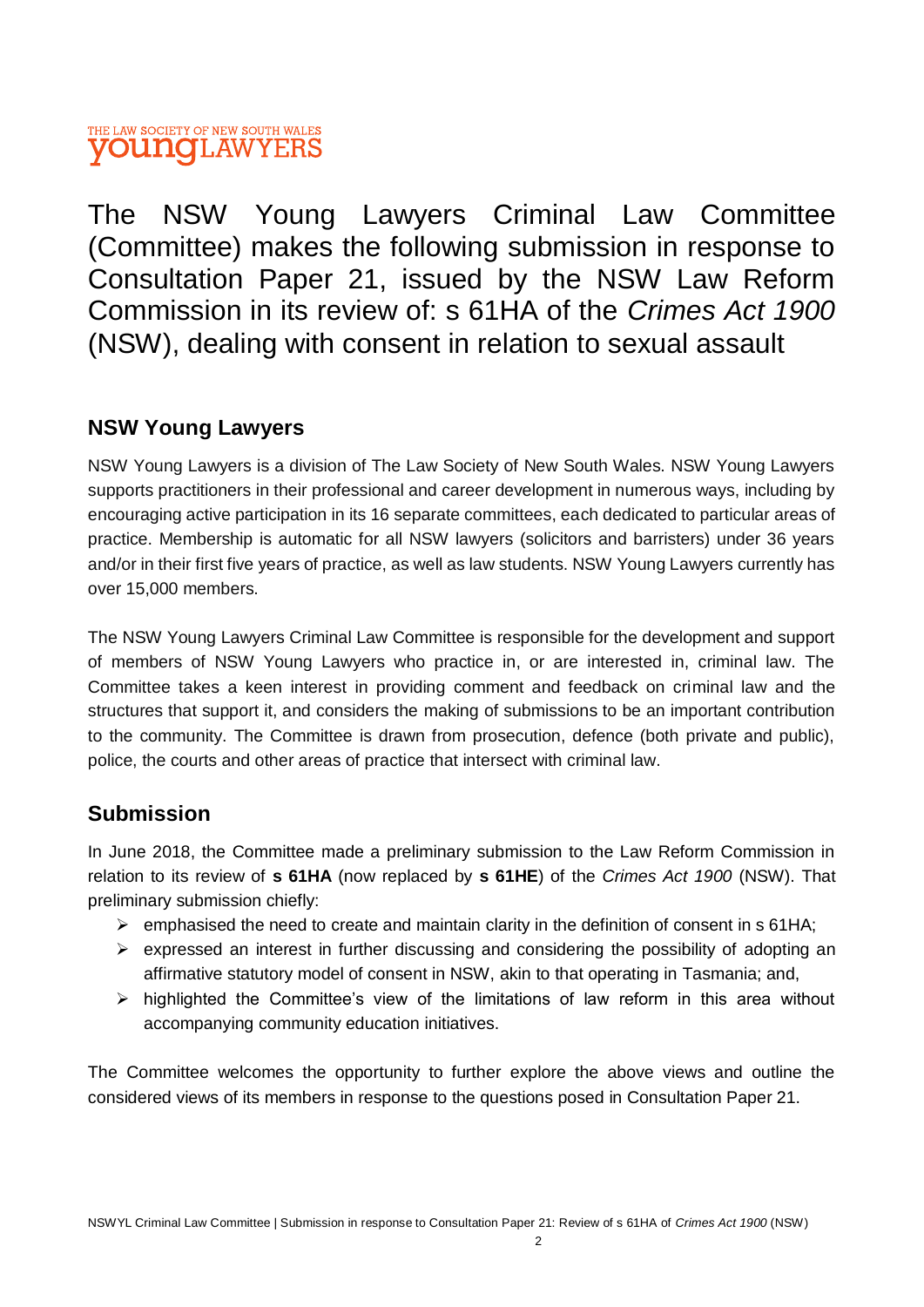

#### **Summary of the Committee's position**

In brief, the Committee is of the view that the law in NSW regarding consent in relation to sexual assault offences would benefit from some reform. The Committee supports select and limited changes to the law, such that the law is amended for clarity and to better reflect contemporary standards and community expectations. For example, the Committee is in favour of changes to the circumstances in which consent is negated, how the law treats the use of contraception and changes to the definition of "sexual intercourse".

In respect of more significant proposed changes (such as the adoption of an affirmative model of consent), the Committee is supportive, in principle, of having a more express recognition of a communicative standard within the definition of consent, and acknowledges that the adoption of an affirmative standard has numerous benefits. However, the Committee also identifies a number of serious practical difficulties in adopting an affirmative standard that would need to be addressed if such a change is to be justifiable and of any efficacy. As such, the Committee is not unequivocally in favour of that change, and considers that the benefits and potential problems need to be carefully balanced.

Ultimately, the Committee's strongest view is that irrespective of whether or not the law is changed to introduce an affirmative standard of consent (or, indeed, changed at all), the operation of consent laws in NSW should be improved by way of better and ongoing community education measures and further development of suggested jury directions. Those changes may ultimately be more effective in addressing the current inadequacies and shortfalls that the law faces than overhauling the law itself.

#### **Responses to questions posed in Consultation Paper 21**

The Committee has opted to respond specifically to Questions 3, 4 and 6 posed in Consultation Paper 21, as below.

#### **QUESTION 3: The meaning of consent**

#### **3.1: Alternatives to a consent-based approach**

**(1) Should the law in NSW retain a definition of sexual assault based on an absence of consent? If so, why? If not, why not?**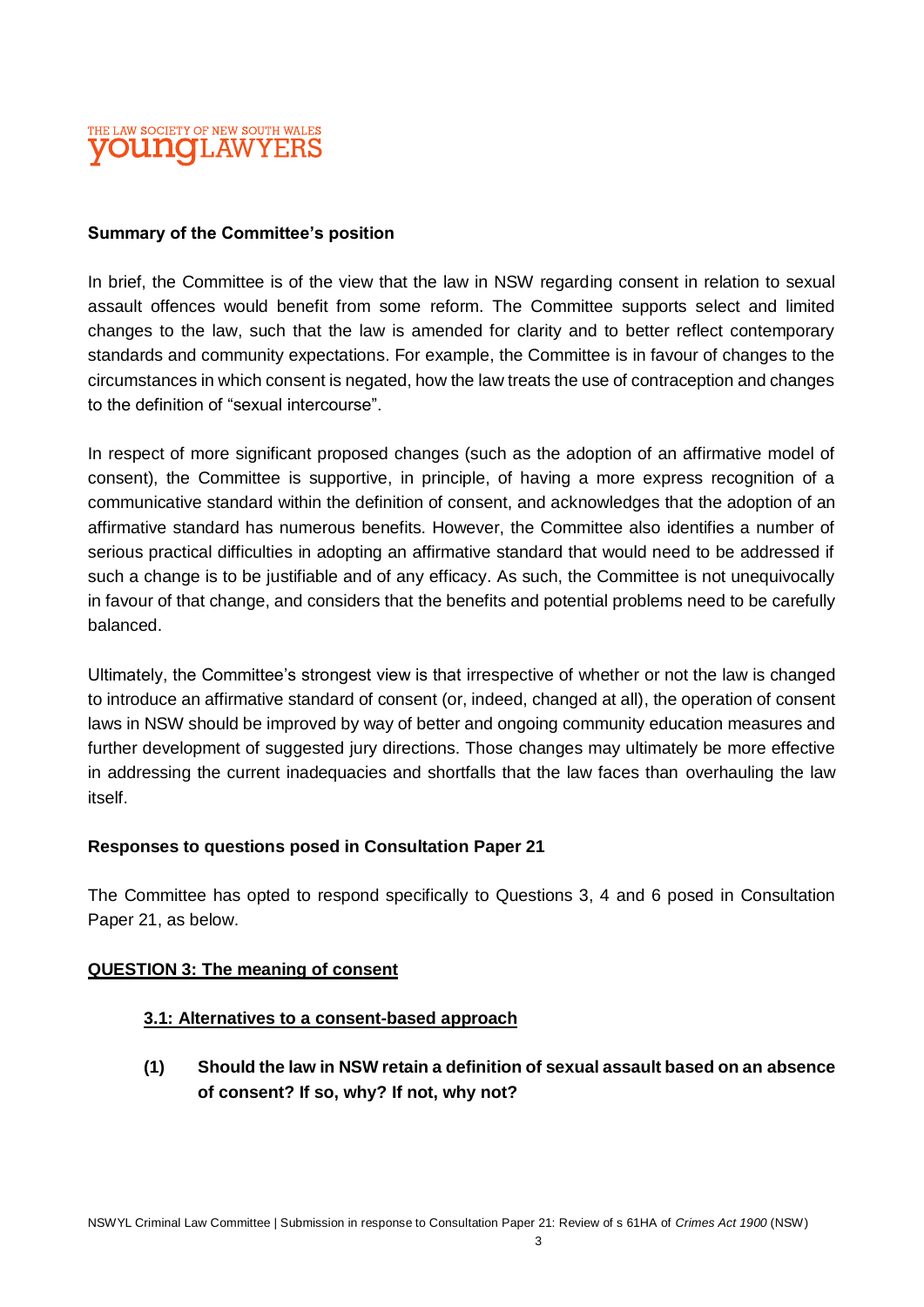# THE LAW SOCIETY OF NEW SOUTH WALES **VOUNOLAWYEF**

The Committee is strongly of the view that the law in NSW should retain a definition of sexual assault based on the absence of consent. Consent and the absence of consent provide the most appropriate and relevant benchmark by which to judge the acceptability of sexual behaviour, both in a societal and criminal context. This is notwithstanding the complexity of defining consent and knowledge of consent.

Fundamentally, it is the absence of consent that renders otherwise acceptable sexual behaviour unwanted and thus invasive, degrading and traumatic. Furthermore, it is the absence of consent that transforms sexual behaviour from behaviour that is acceptable by community standards to behaviour that should be rejected and subject to criminal liability. Amending the definition of sexual assault such that it is based on alternative factors (such as physical, emotional or other violence, force or injury) would not provide an appropriate alternative basis for the offence, particularly as those elements are not always present in instances of sexual assault. Such factors should therefore not be fundamental to defining instances of sexual assault as such. It is the absence of consent that is fundamental. The Committee is thus of the view that consent should not be "de-prioritised".

#### **3.2: The meaning of consent**

- **(1) Is the NSW definition of consent clear and adequate?**
- **(2) What are the benefits, if any, of the NSW definition?**
- **(3) What problems, if any, arise from the NSW definition?**

Recognising the difficulties inherent in defining consent, the Committee considers that the current definition of consent in NSW contains the basic elements needed to convey the central importance of free agreement. The current definition frames consent as a social contract that is freely agreed to between parties, with pre-determined boundaries on acceptable conduct, and it includes the necessary ingredients of a true agreement – that is, that it must be both free and voluntary. The Committee considers that, at the time of its introduction, the definition helpfully reflected a shift in public perception regarding sexual assault offences, and a considered push to move away from victim-blaming standards. The Committee also considers that the definition has, on balance, assisted in advancing the understanding and prosecution of sexual assault crimes, despite issues in its operation. However, the Committee does recognise the problematic potential for ambiguity in some aspects of the definition.

First, the Committee recognises concerns that the term "*freely and voluntarily*" in the definition may be the cause of some ambiguity, because s 61HE(2) itself does not indicate circumstances that are inconsistent with free and voluntary agreement. However, the preferred view of the Committee is that the inclusion in s 61HE of circumstances that negate or may negate consent should be considered as providing relevant legislative guidance as to some of the circumstances that are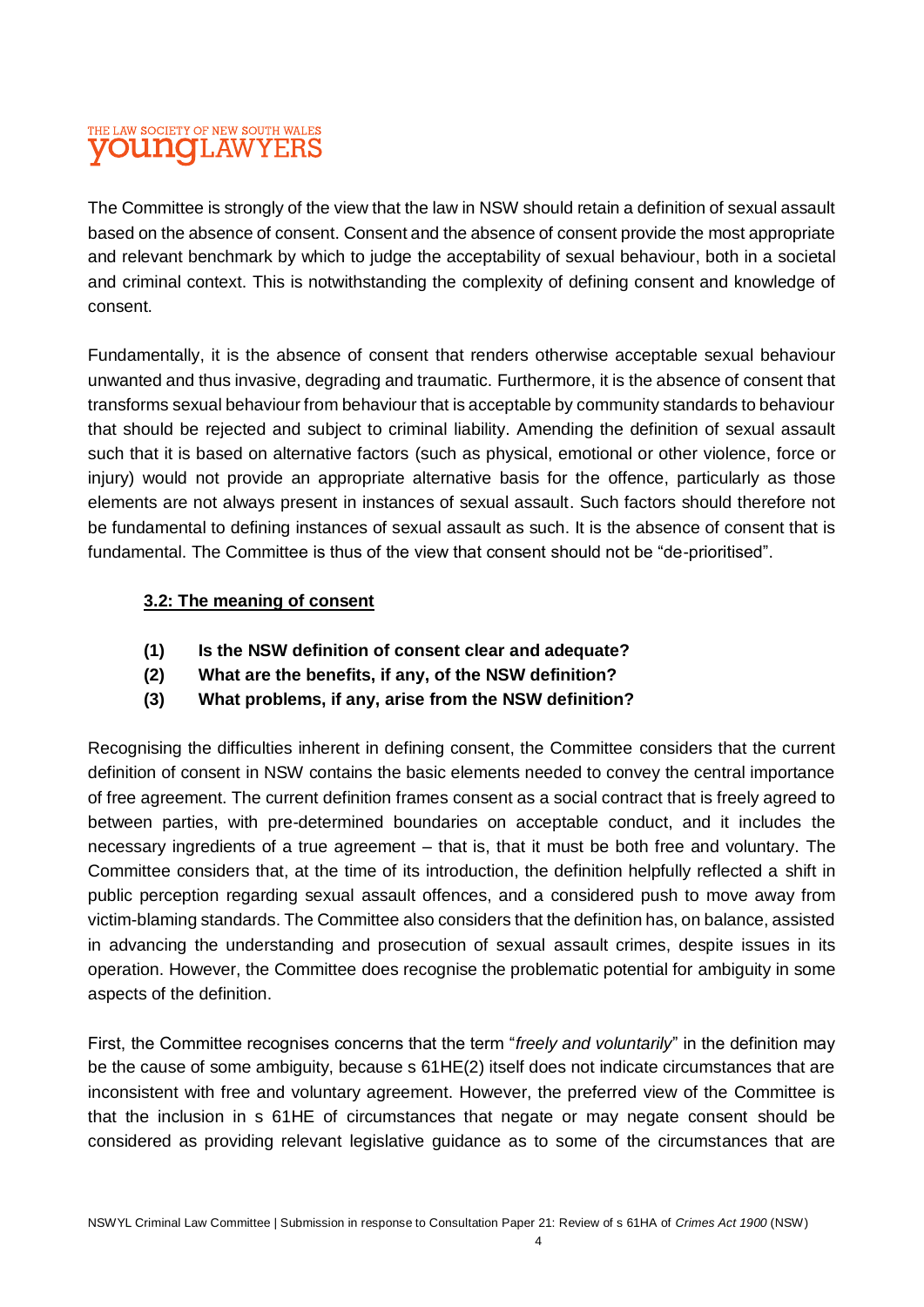# THE LAW SOCIETY OF NEW SOUTH WALES **OUNCLAWYEF**

incompatible with free and voluntary agreement, such as because a person was coerced, threatened, or unlawfully detained.

Secondly, the Committee also notes that the term "*freely and voluntarily*", by itself, does not necessarily convey that consent must be communicative. The Committee outlines its views on this in its response to the following questions concerning an affirmative consent standard.

#### **(4) What are the potential benefits of adopting an affirmative consent standard?**

The Committee is supportive of the original move towards a communicative standard initiated by the adoption of s 61HA and, in principle, considers that this standard would be better realised if it were expressly recognised in the definition of consent, so as to address the abovementioned ambiguity as to whether the term "*freely and voluntarily*" means that consent must be communicated. The express terms that the Committee proposes would best achieve this outcome are outlined in response to Question 3(6) below. The Committee does not, however, have a unified and unequivocal view as to whether the benefits of adopting such an affirmative standard of consent outweigh the potential problems with doing so.

The Committee identifies the following benefits of adopting an affirmative consent model in particular:

#### 1. Supporting a shift in societal values and encouraging better communication

The criminal law has an educative effect by demarcating the boundaries as to what constitutes acceptable (and therefore non-criminal) behaviour. A significant benefit of adopting an affirmative consent standard is that it would legislatively entrench a standard of behaviour whereby persons are expected to actively seek the consent of their sexual partners before engaging in sexual activity. Consent necessarily exists first in the mind of individuals. Without the communication of consent, individuals wanting to engage in sexual relations should not presume that consent exists. Sexual relations can be ambiguous, and the harmful consequences of unwanted sexual relations justify the law taking a position that expects participants to ensure that they receive some indication of consent (whether verbal or non-verbal) before proceeding with sexual activity. Mandating affirmative consent would ideally increase clarity between people engaging in sexual activity regarding one another's consent. Adopting an affirmative consent model, if accompanied by effective community education regarding the importance of communicating consent, could also shape a positive cultural shift towards better communication about sexual intimacy, and towards making conversations about consent the norm in creating healthy, positive and safe sexual relationships.

#### 2. Reducing acquittals and rates of attrition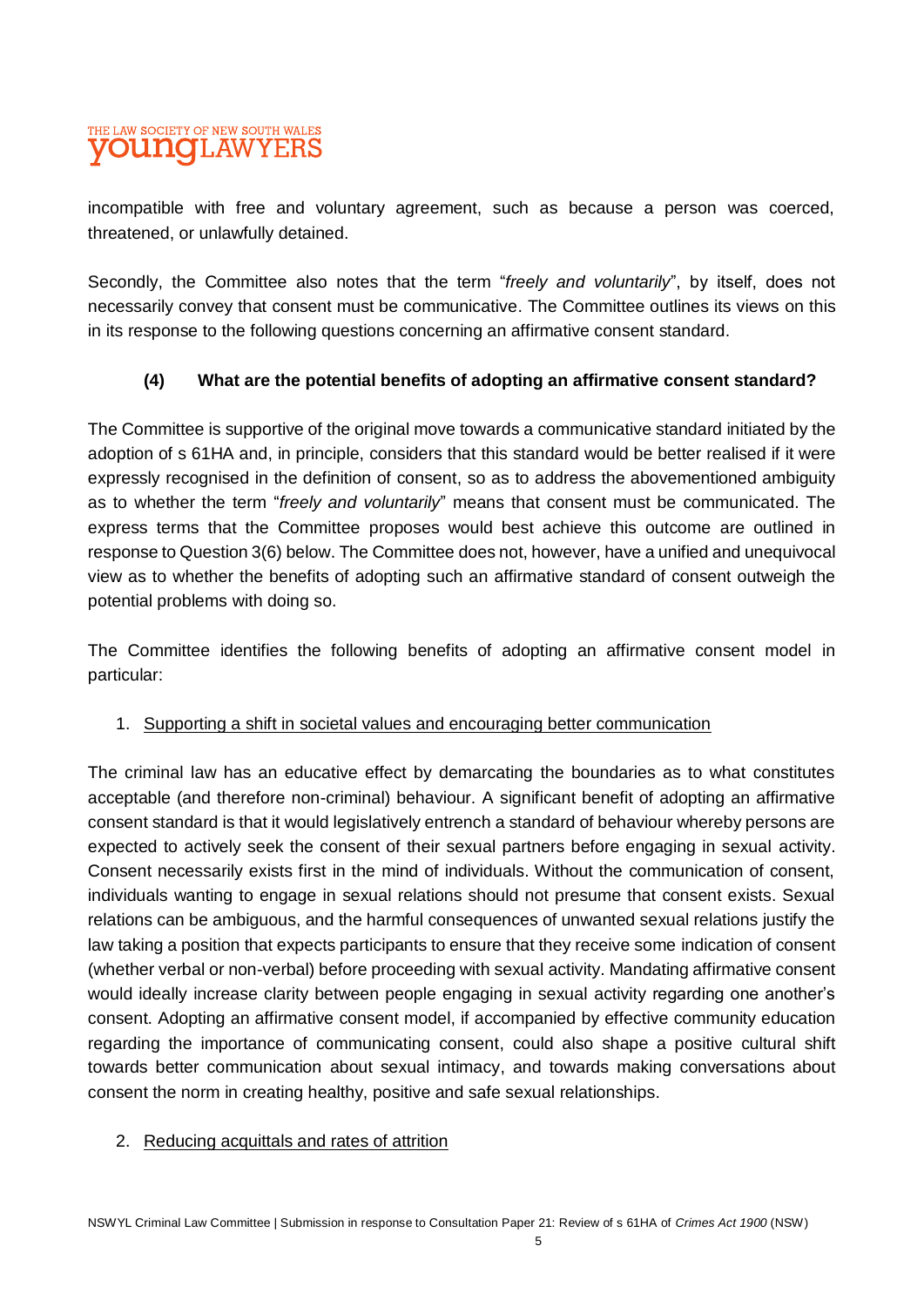# THE LAW SOCIETY OF NEW SOUTH WALES **OUITO LAWYER**

In principle, adopting such a standard may also reduce acquittals in cases where a complainant has not positively indicated consent, as by that mere fact alone, consent is not established. In such cases, the focus of the case and the determination of criminal liability would be dependent on the state of mind of the accused.

#### **(5) What are the potential problems with adopting an affirmative consent standard?**

The Committee recognises that there are a number of potential problems with adopting an affirmative model of consent, with many of these being practical difficulties. Each of these problems is discussed in turn.

#### 1. Is an affirmative standard of consent realistic and reflective of everyday sexual encounters?

The biggest problem with adopting an affirmative standard of consent rests in translating the ideals of the affirmative model into practice in everyday sexual encounters. Whilst it is helpful to visualise consent as a set of terms and boundaries that are actively spoken about and negotiated, this also creates an unnecessarily artificial image of how people engage in everyday sexual encounters.

Sexual encounters often involve non-verbal cues and signals that can be interpreted variably. This is a grey area that will undoubtedly pose a significant challenge in determining whether active communication of consent has actually taken place. In saying this, the Committee is of the view that the law itself can only do so much to resolve these grey areas and practical difficulties. It is important that the law is complemented by community education efforts that attempt to de-stigmatise conversations about people's sexual behaviours and limits, and that emphasise the centrality of seeking and clarifying the existence of consent.

The Committee also acknowledges some force to the view that an affirmative model of consent may cause people to feel that they cannot engage in sexual activity in circumstances short of obtaining, at the outset, a verbal indication of consent to all types of sexual activity contemplated by the parties. Such a perception could have a negative impact on the spontaneity of intimacy.

#### 2. Overcriminalisation of sexual conduct

It would appear that consent laws in their current form have not been as easily understood within the community as envisaged, and inadequate sex education and the hallmarks of gender stereotypes in intimate relationships will likely act as obstacles to community members understanding affirmative consent, just as they have in relation to the existing laws of consent. The Committee sees a need to be conscious of the significant consequences of a conviction for sexual assault, and that criminal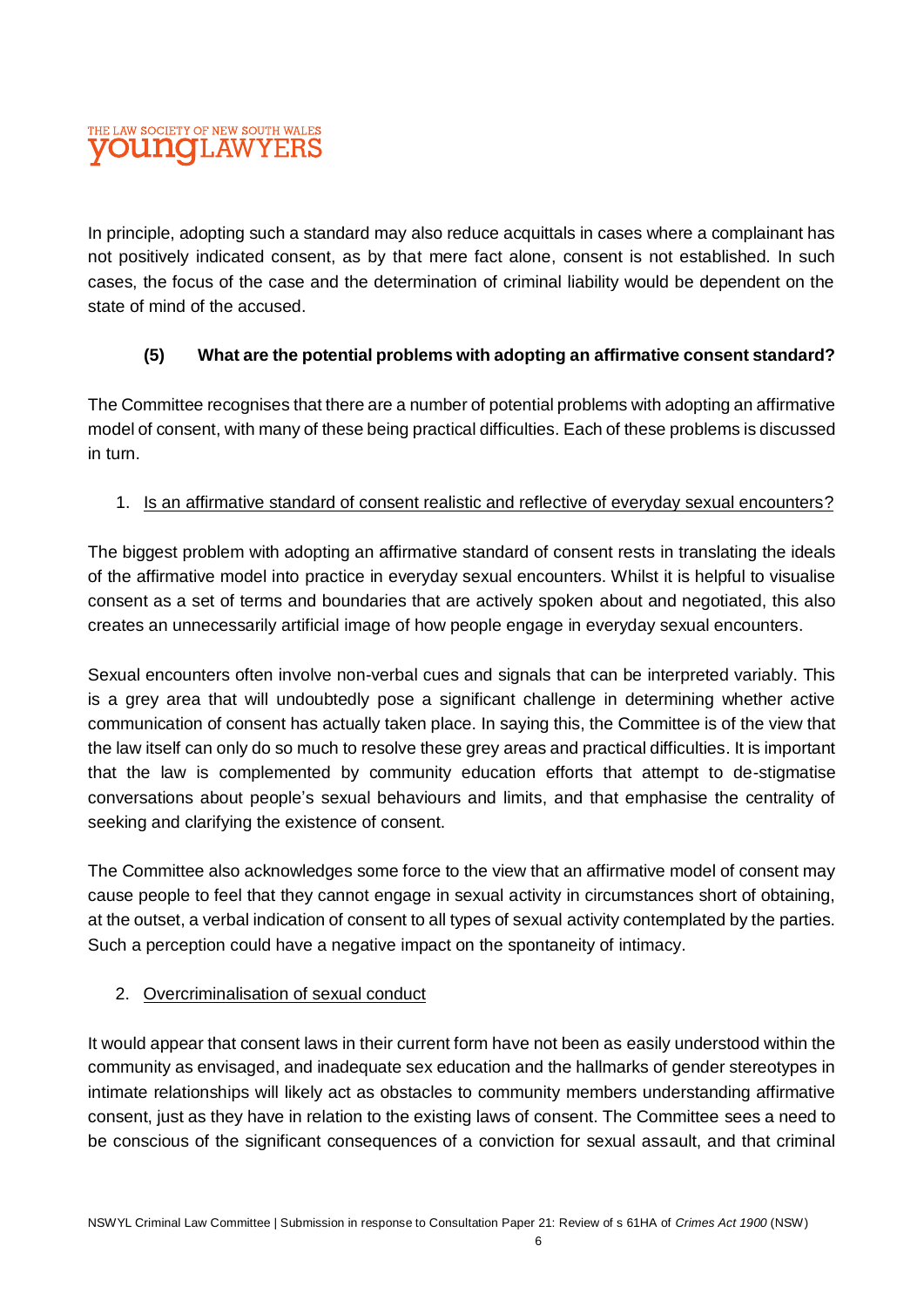# THE LAW SOCIETY OF NEW SOUTH WALES **VOUNGLAWYEF**

liability in this area should not be imposed lightly, nor as a reflex response to highly publicised cases such as *Lazarus*. <sup>1</sup> There is a risk that in adopting an affirmative standard of consent, we may open the doors to the overcriminalisation of sexual conduct if affirmative consent is not well understood. As such, any adoption of an affirmative model in NSW must again be accompanied by community awareness campaigns regarding the new standard set by the law, the fact of it being a higher standard, and best practice guidance on navigating the new standard and avoiding engaging in impermissible criminal conduct, particularly out of ignorance.

#### 3. An affirmative standard of consent may not address the problems of the existing NSW law

It is possible that certain fundamental issues would remain even if an affirmative standard of consent were adopted. Primarily, while introducing an affirmative standard of consent is, in theory, a positive means of endorsing a culture of communication within sexual encounters; it may be difficult to translate that standard into courtroom processes.

As noted in Consultation Paper 21 and its summary of a number of preliminary submissions, some have argued that an affirmative consent standard may flip the focus from the complainant's conduct to the accused's conduct. In practice, however, defence lawyers may choose to focus on aspects of a complainant's behaviour that are said to indicate communication of consent. Indeed, adopting an affirmative consent standard may result in the continuation of the already problematic focus on complainants during the trial process. The Committee submits that the conduct of *both* the complainant and the accused should be subject to robust examination in a fair manner in determining whether consent was communicated, and the Committee is concerned that, notwithstanding a move to an affirmative consent standard, undue focus may still be placed on matters such as the complainant's sexual history and methods of "communication" in the past. Further, adopting an affirmative model of consent may not, in fact, reduce the risk of rape myths and stereotypes being drawn upon, consciously or unconsciously, in sexual assault trials.

Due to the inherent nature of sexual relations and the context in which such relations take place, there would still be issues relating to "word against word" cases and difficulties in corroborating evidence. In trying to prove that consent existed or did not exist, prosecutors and defence lawyers may continue to rely on narratives that draw on the factfinder's pre-existing notions of consent and sexual behaviour.

Finally, it is noted that the affirmative model of consent has arguably not had its desired effect in some jurisdictions in which it has been adopted. In her doctoral thesis, Helen Cockburn has

 $\overline{\phantom{a}}$ <sup>1</sup> *Lazarus v R* [2016] NSWCCA 52; *R v Lazarus* (Unreported, District Court of NSW, Tupman DCJ, 4 May 2017); *R v Lazarus* [2017] NSWCCA 279.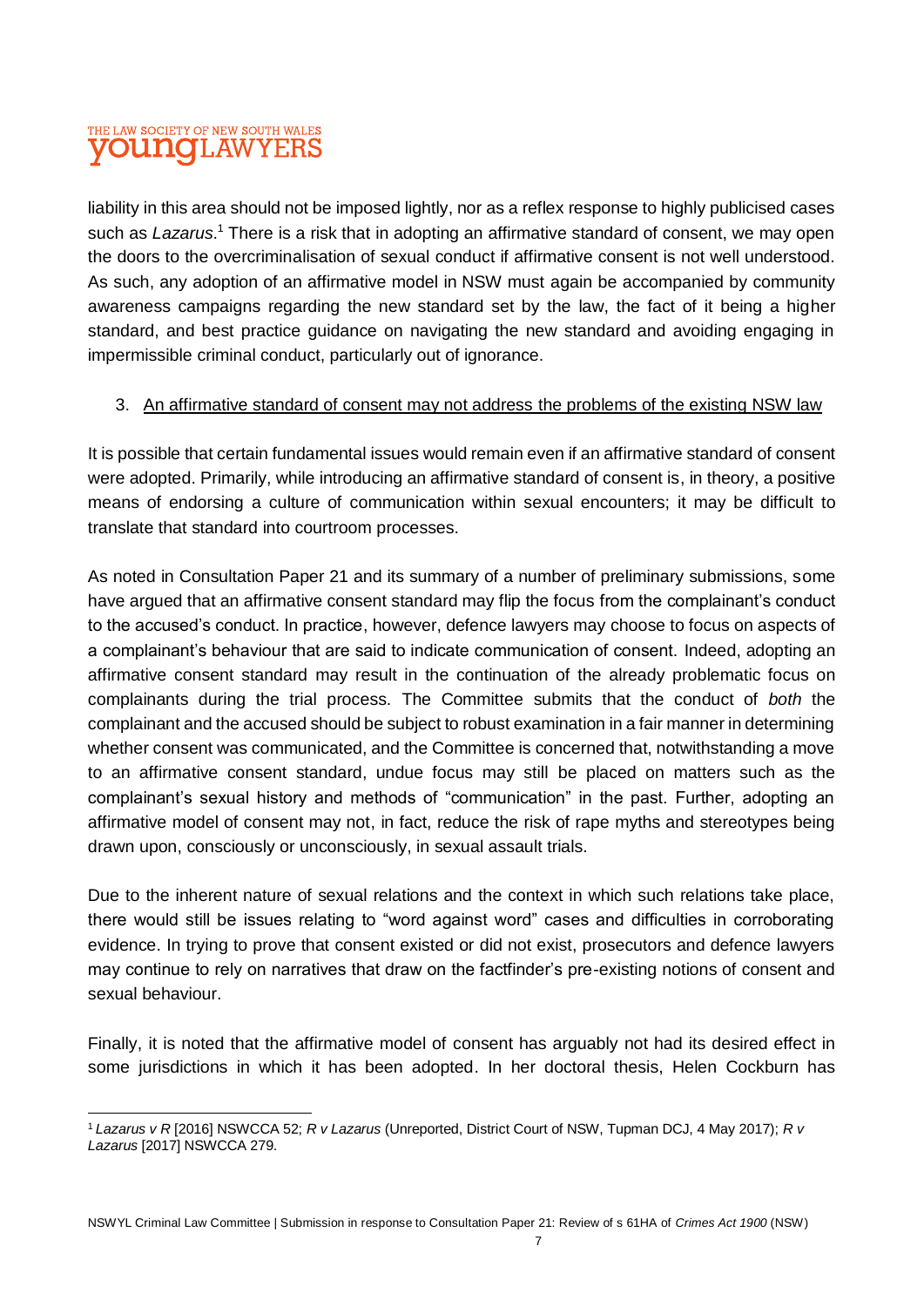# THE LAW SOCIETY OF NEW SOUTH WALES **OUNOLAWYE**

researched the implementation of a positive consent standard in Tasmania.<sup>2</sup> She highlights concerns that the model is not well understood or properly implemented by some judges, legal practitioners and jury members, and that issues arising due to preconceived and prejudicial notions of consent continue to exist. Her research highlights the limits of the law as an educative tool, particularly where attitudes in relation to consent, including those held by jury members and judicial officers, are not in alignment with the position entrenched in the law. The Committee notes that research into the efficacy of the model continues.

#### *Committee consensus view: The ongoing need for education and the way forward*

The Committee is ultimately not unequivocal in its support for an affirmative standard of consent in practice, and considers that the above identified factors need to first be carefully evaluated and balanced prior to any such significant change being adopted. However, the Committee submits a strong consensus view that, irrespective of whether an affirmative standard of consent is adopted (or, indeed, any changes made to the current NSW laws at all), there is an overwhelming need for community education in this area. That education should extend beyond schools and universities to include community campaigns aimed at shifting outdated and gender-stereotyped attitudes regarding sex and consent held amongst adults, as well as education of those working within the criminal justice system.

Such education may resolve some of the issues that have affected the operation of the 2007 reforms to NSW consent laws, and may also create a greater emphasis on obtaining and communicating consent. Such education may be a key means of improving conviction rates where offences are made out and lowering attrition rates in trials of sexual offences. Suggested jury directions may also assist in this endeavour, as discussed below in response to Question 6.3. The Committee does recognise, however, that neither community education about the nature of consent nor improved jury directions are a panacea, and that these approaches have their own limitations.

## **(6) If NSW was to adopt an affirmative consent standard, how should it be framed?**

If the above benefits and problems are able to be reconciled and NSW does adopt an affirmative standard of consent, the Committee prefers that a positive framing is adopted. The Committee also considers that the standard should build on that adopted in Tasmania, notwithstanding the above discussion of that model.

 $\overline{\phantom{a}}$ <sup>2</sup> Helen Mary Cockburn, *The Impact of Introducing an Affirmative Model of Consent and Changes to the Defence of Mistake in Tasmanian Rape Trials* (Phd Thesis, University of Tasmania, 2012).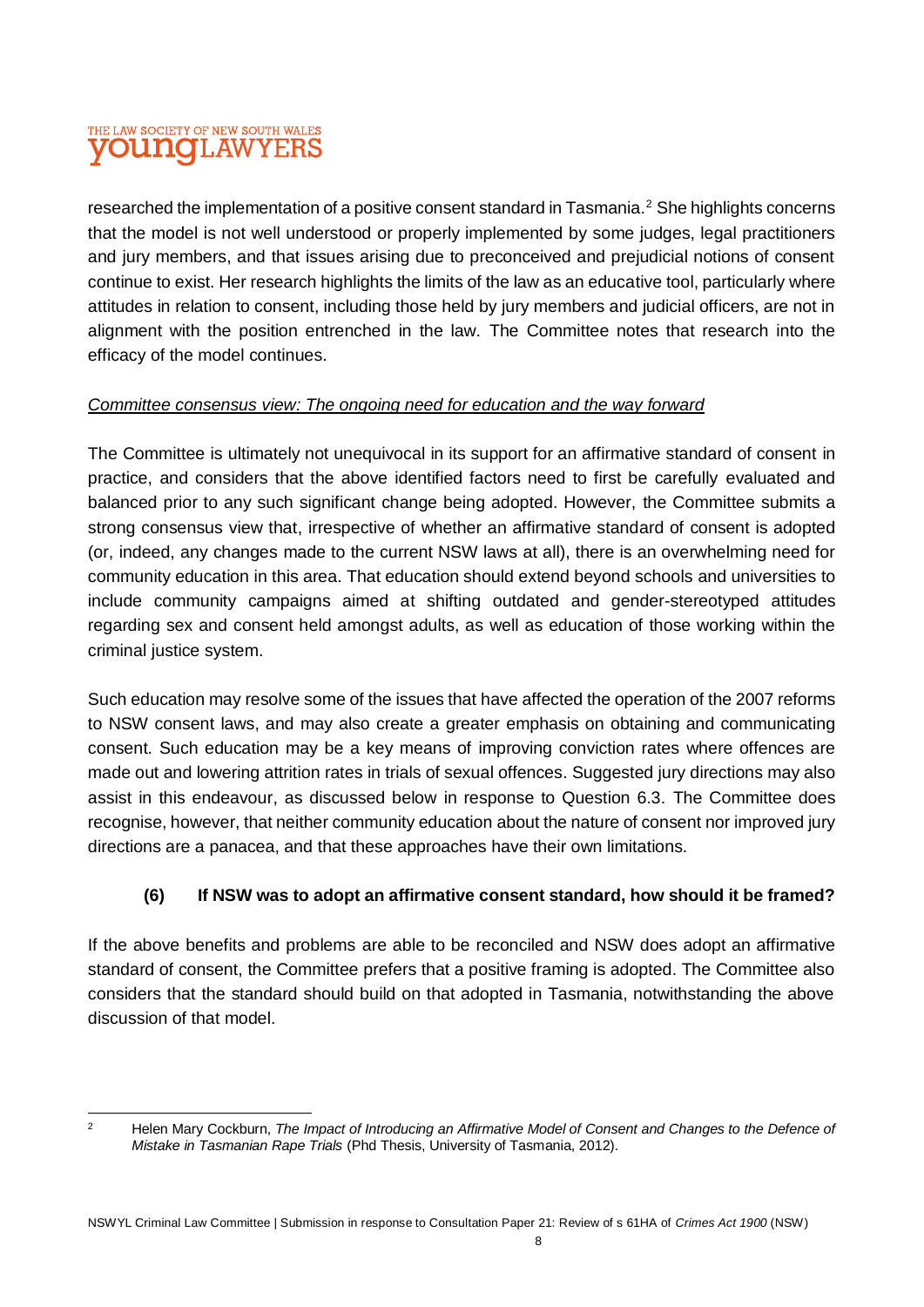# THE LAW SOCIETY OF NEW SOUTH WALES **OUNGLAWYER**

The Committee supports a framing of the definition of consent in s 61HE(2) in terms to the effect of "*a person consents to sexual activity if the person freely and voluntarily agrees to the sexual activity, and this agreement is communicated by verbal or non-verbal means.*" Such a definition recognises the various and unique ways that consent can be communicated in the context of sexual relationships, and that a person must say or do something to communicate consent to be considered to be consenting in the legal sense. This definition also establishes that not doing anything to communicate consent would mean that no consent was given. In so doing, such a definition would better reflect contemporary standards against presuming the existence of consent unless it is communicated, and would better serve the initial objective of the 2007 reforms in moving to a communicative standard.

The above framing is preferred to a framing of affirmative consent in the negative, as exists in Victoria, where s 36(2)(1) of the *Crimes Act 1958* (Vic) states that consent is negated where "*the person does not say or do anything to indicate consent to the act*". It is considered that a framing in the negative unnecessarily complicates the operation and application of the law.

The laws of consent should retain a version of the current s 61HE(9). Further, as discussed below, a non-exhaustive list identifying situations in which consent is negated, such as that contained in s 61HE(5), should also be retained, as this allows for both consistency and flexibility.

# **(7) Should the NSW definition of consent recognise other aspects of consent, such as withdrawal of consent and use of contraception? If so, what should it say?**

With regard to the withdrawal of consent, the Committee is of the view that the scope of consent could be clarified in the NSW provisions on consent to stipulate that consent may be withdrawn at any time before or during conduct, from which point on, if the conduct continues to take place, it takes place without consent. If an affirmative standard of consent is adopted, this clarification should be formulated in terms of withdrawal of consent being communicated.

With regard to the use of contraception, the Committee recognises that circumstances where persons agree to engage in sexual intercourse involving the use of contraception, and where one party then does not use or removes contraception, raise significant concerns. There are a number of reasons why a person may agree to engage in sexual intercourse using contraception, but would be unwilling to engage in unprotected sexual intercourse, including due to concerns of unwanted pregnancy and contraction of sexually transmitted diseases. The Committee considers that every person should have the autonomy to choose to engage in protected sexual intercourse, and failure to afford that opportunity vitiates the basis for their consent. The Committee submits that the law should recognise this. It could do so by expanding s 61HE(5) to include a circumstance in which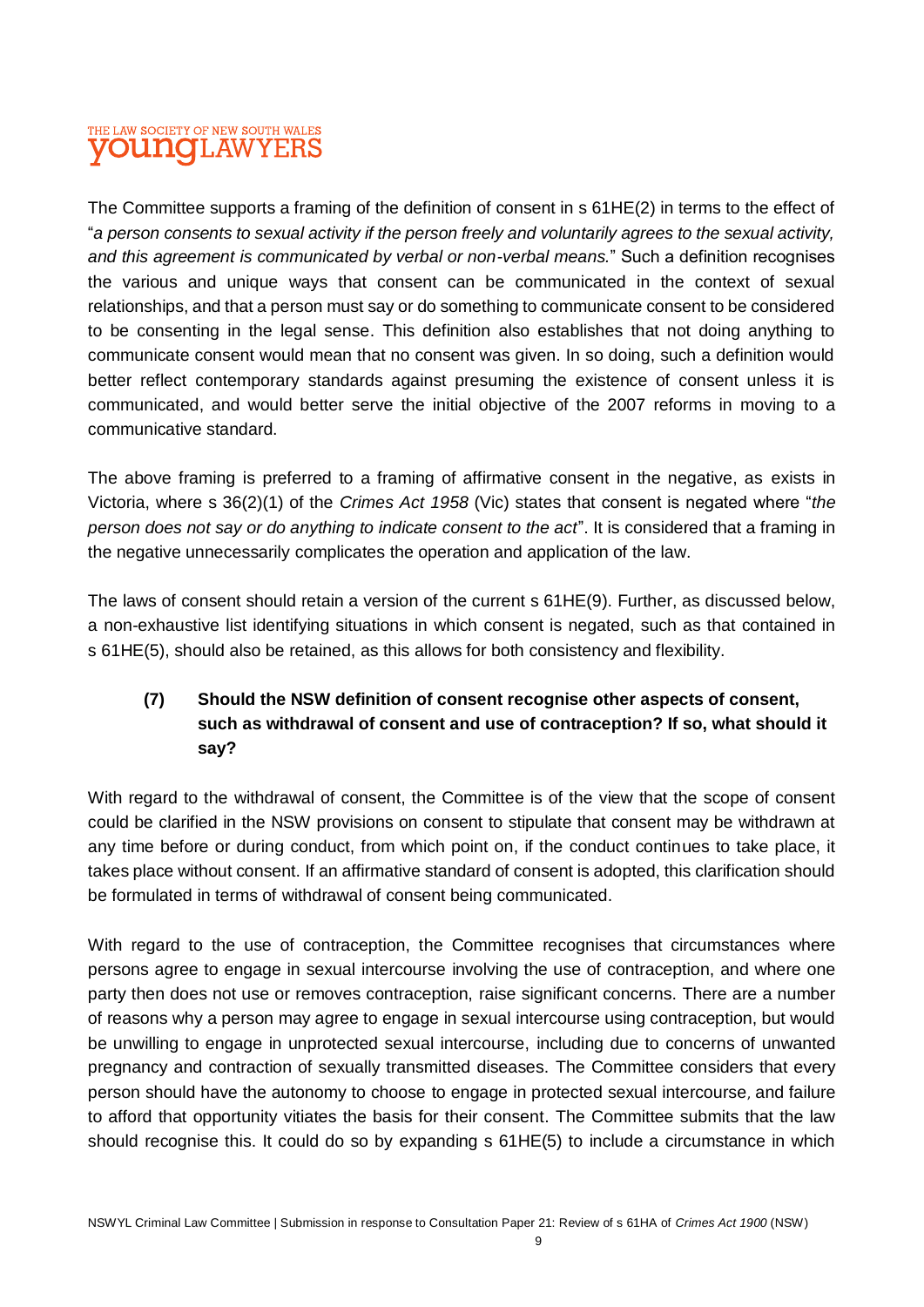# THE LAW SOCIETY OF NEW SOUTH WALES **OUNCLAWYER**

consent is negated where a person intentionally removes or tampers with contraception without the consent of the other party, and in circumstances where the other party has specifically requested that such contraception be used. The Committee recognises that there are circumstances in which the use of contraception may be subject to accidental failure, and submits the above limited framing so as to avoid exposing to criminal liability persons who, in good faith, attempt but fail to use contraception.

#### **QUESTION 4,1: Negation of consent**

- **(1) Should NSW law continue to list circumstances that negate consent or may negate consent? If not, in what other ways should the law be framed?**
- **(2) Should the lists of circumstances that negate consent, or may negate consent, be changed? If so, how?**

The Committee is of the view that a non-exhaustive list identifying circumstances in which consent is or may be negated, such as that contained in s 61HE(5)-(9), should be retained.

The inclusion of a non-exhaustive list of circumstances that negate or may negate consent plays an important role in directing the attention of judges and juries to those circumstances that Parliament (and, by extension, the community) has non-exhaustively deemed to be inconsistent with free and voluntary consent. It operates to reflect community values, protect vulnerable persons, promote clarity and consistency in the law and its operation, and remove the possibility of any confusion as to the ability of people who are underage, cognitively incapacitated, unconscious or asleep, threatened, forced, terrorised or unlawfully detained, to consent.

The Committee submits that these provisions should be retained in the NSW laws of consent regardless of whether or not an affirmative model is adopted.

The Committee supports the following amendments to the list of circumstances that negate consent set out in s 61HE(5)-(7) and (9):

- 1. In respect of s 61HE(5)(c): The language of "*if the person consents to the sexual activity because of threats of force or terror (whether the threats are against, or the terror is instilled in, that person or any other person)*" should be expanded to include "*or the unlawful infliction of force*". It is inconsistent that the threat of force negates consent, whereas the unlawful infliction of force ostensibly does not.
- 2. In respect of s 61HE(8)(b): The circumstance of "*if the person consents to the sexual activity because of intimidating or coercive conduct, or other threat, that does not involve a threat of*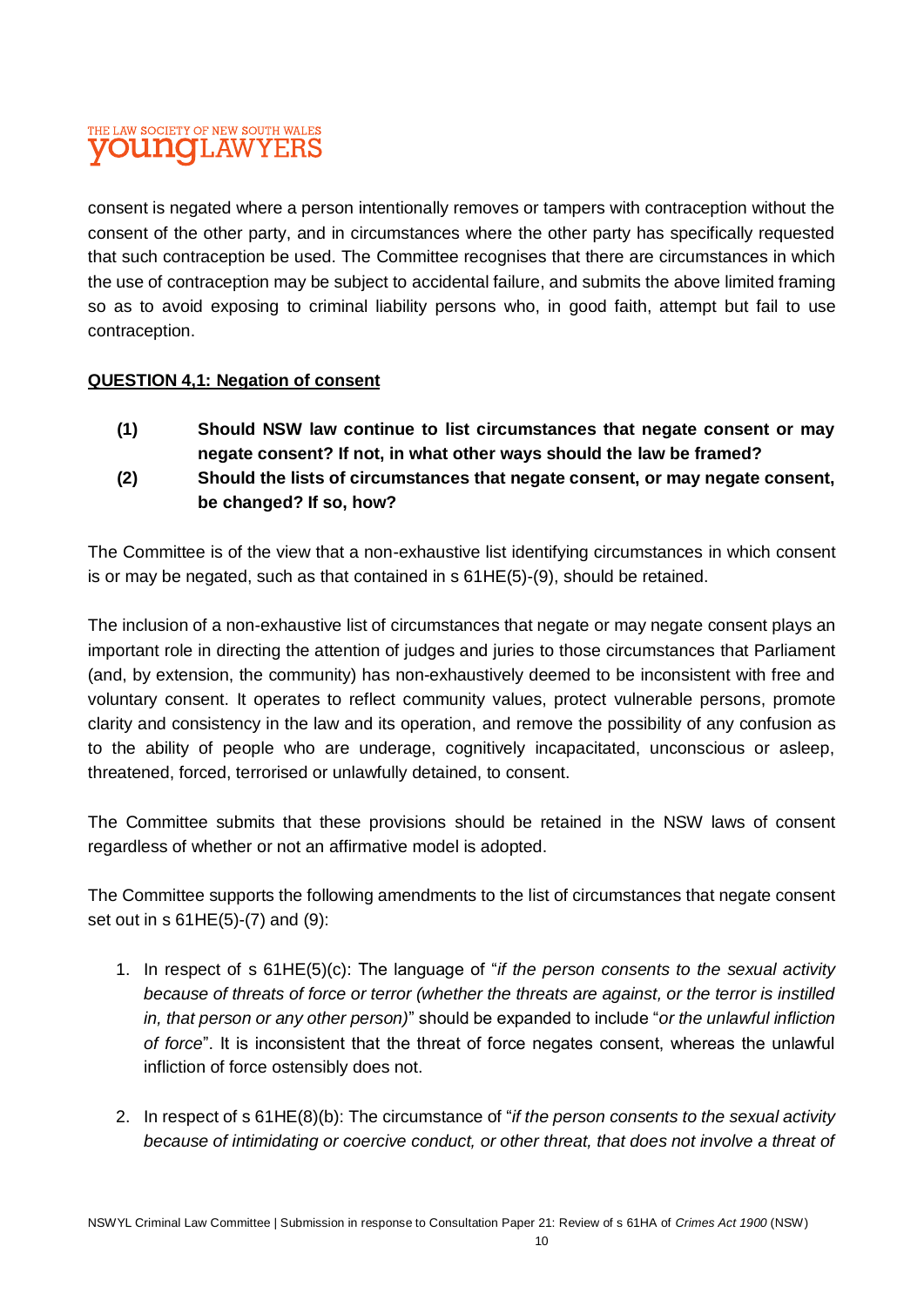## THE LAW SOCIETY OF NEW SOUTH WALES **OUNCLAWYER**

*force*" should be a circumstance that will negate consent, instead of a circumstance that "*may*" negate consent. The Committee submits that there should not be a distinction between violent threats and coercive conduct/threats that do not amount to force. If such coercive or intimidating conduct (as opposed to persuasion or teasing) influences a person's decision to submit to have intercourse, it cannot be said that the person's agreement is "free" or "voluntary".

3. The Committee supports the adoption of a provision, similar to that in Victoria, that consent is negated where the person is "*so affected by alcohol or another drug as to be incapable of consenting to the act*" or "*incapable of withdrawing consent to the act*". This would make it clear that a person in such a state does not have the capacity to consent to sexual activity, whilst leaving for the factfinder the question of whether the complainant was affected by alcohol and drugs to that extent. Such a provision could be adopted within the current s 61HE(5). The suggested framing of this provision would mean that the mere consumption of drugs or alcohol of itself is insufficient to negate consent, although any intoxication of a complainant (short of reaching the level at which the complainant is incapable of consenting) should continue to properly remain a circumstance which may be considered when determining that a person did not consent to sexual activity.

Inclusion of this provision as a circumstance negating consent would strengthen the message to the community that when a person is affected by drugs or alcohol, care should be taken to ensure that he or she is still in a position to form a rational and conscious decision to consent to sexual activity. If a person cannot be certain of a potential sexual partner's capacity, sexual activity should not occur.

The Committee submits that being affected by alcohol or drugs to the extent of being incapable of consenting or withdrawing consent is an equivalent state to being unconscious or asleep, which is currently a circumstance that negates consent.

- 4. It is noted here that the Committee's further proposal of an amendment to the circumstances negating consent to include a circumstance regarding the withdrawal of contraception is canvassed above in response to Question 3(7).
- 5. Finally, the Committee notes that the current drafting of provision s 61HE(7) creates some ambiguity as to the necessary level of awareness an accused person must have regarding the existence of the circumstances in s 61HE(6) in order to be legally considered as "knowing" that a complainant is not consenting. In particular, following the decision of the High Court in *Gillard v The Queen* [2014] HCA 16, it is unclear whether the use of the term "knows" in s 61HE(7) relates to knowledge in a strict sense, or whether the extended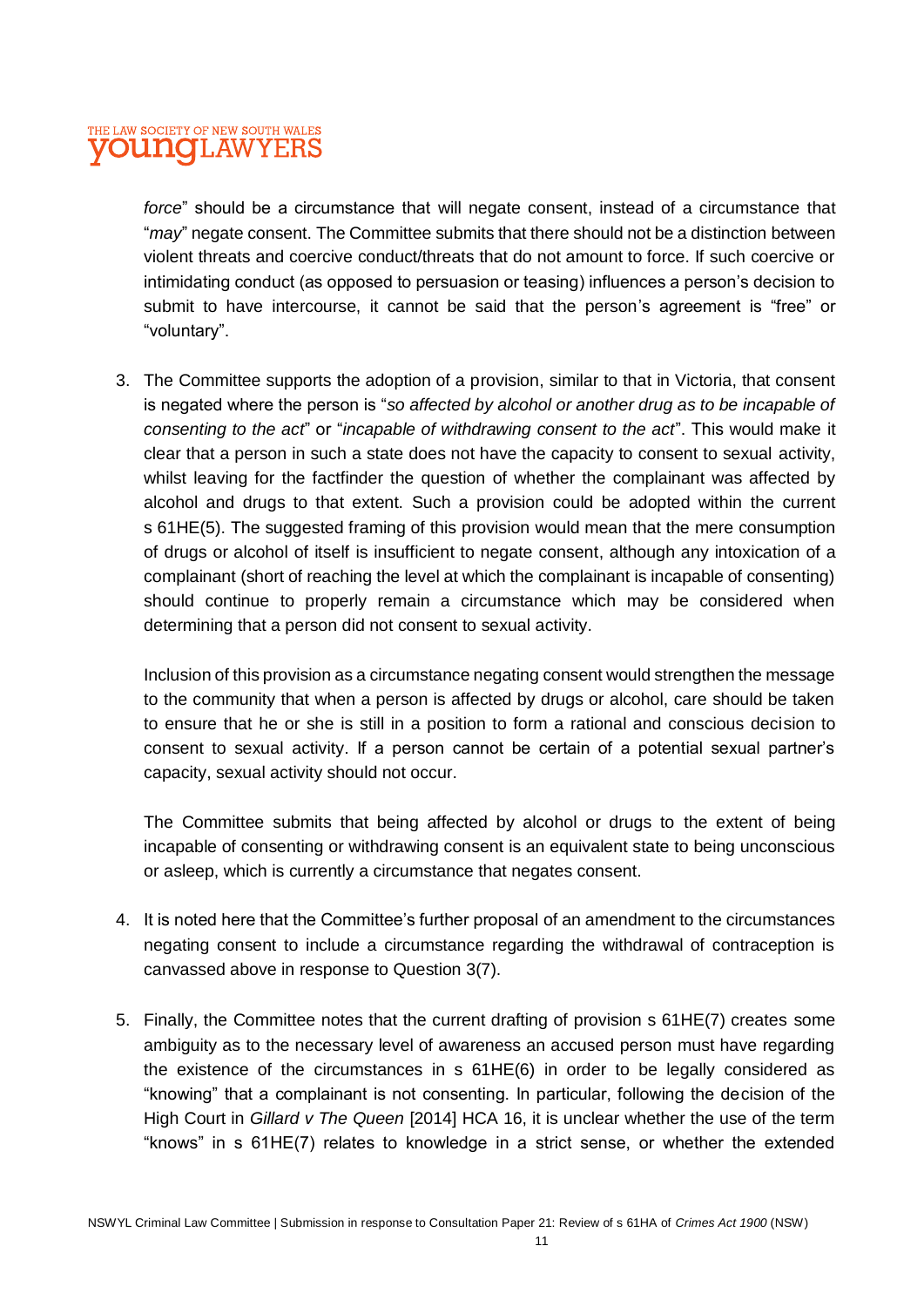# THE LAW SOCIETY OF NEW SOUTH WALES **OUINCLAWYEH**

definition of knowledge contained in s 61HE(3) (including recklessness and a "no reasonable grounds test") applies. The Committee submits that the position should be clarified in the legislation.

# **QUESTION 6: ISSUES RELATED TO SECTION 61HA**

#### **6.2: Language and Structure**

# **(2) Should the definition of "sexual intercourse" be amended? If so, how should sexual intercourse be defined?**

The Committee submits that the definition of "sexual intercourse" should be amended by removing "*female person*" in s 61HA(a) and replacing it with "*person*". This is because the relevant act that constitutes sexual intercourse referred to in s 61HA(a) should be penetration of the genitalia. A focus on the gender of the person possessing those genitalia does not change the fact of penetration, and could operate in a discriminatory manner, particularly in relation to persons who do not identify as female but have a vagina, persons who are not considered to be female but might identify as such, or intersex people.

## **6.3: Jury directions on consent**

# **Are the current jury directions on consent in the NSW Criminal Trial Courts Bench Book clear and adequate? If not, how could they be improved?**

The Committee is of the view that the jury directions on consent currently included in the NSW Criminal Trial Courts Bench Book (NSW Bench Book) could be improved so as to be clear and adequate. It is essential that any amendments use simple and commonly used terms. The Committee submits that a good starting point for considering how the directions could be amended is s 46(3) of the *Jury Directions Act 2015* (Vic)*.*

The Committee submits that the current suggested direction in the NSW Bench Book in relation to "*freely and voluntarily*" should be reformulated to read that:

"*A person consents to sexual intercourse if [she/he] freely and voluntarily agrees to have sexual intercourse with another person. A person can only consent to sexual intercourse if [she/he] is capable of consenting, and is free to choose whether or not to engage in or allow the act of sexual intercourse to occur. Consent must be consciously given".*

The suggested directions on consent should also continue to state that consent "*can be given verbally, or expressed by actions*", that the absence of consent can be communicated through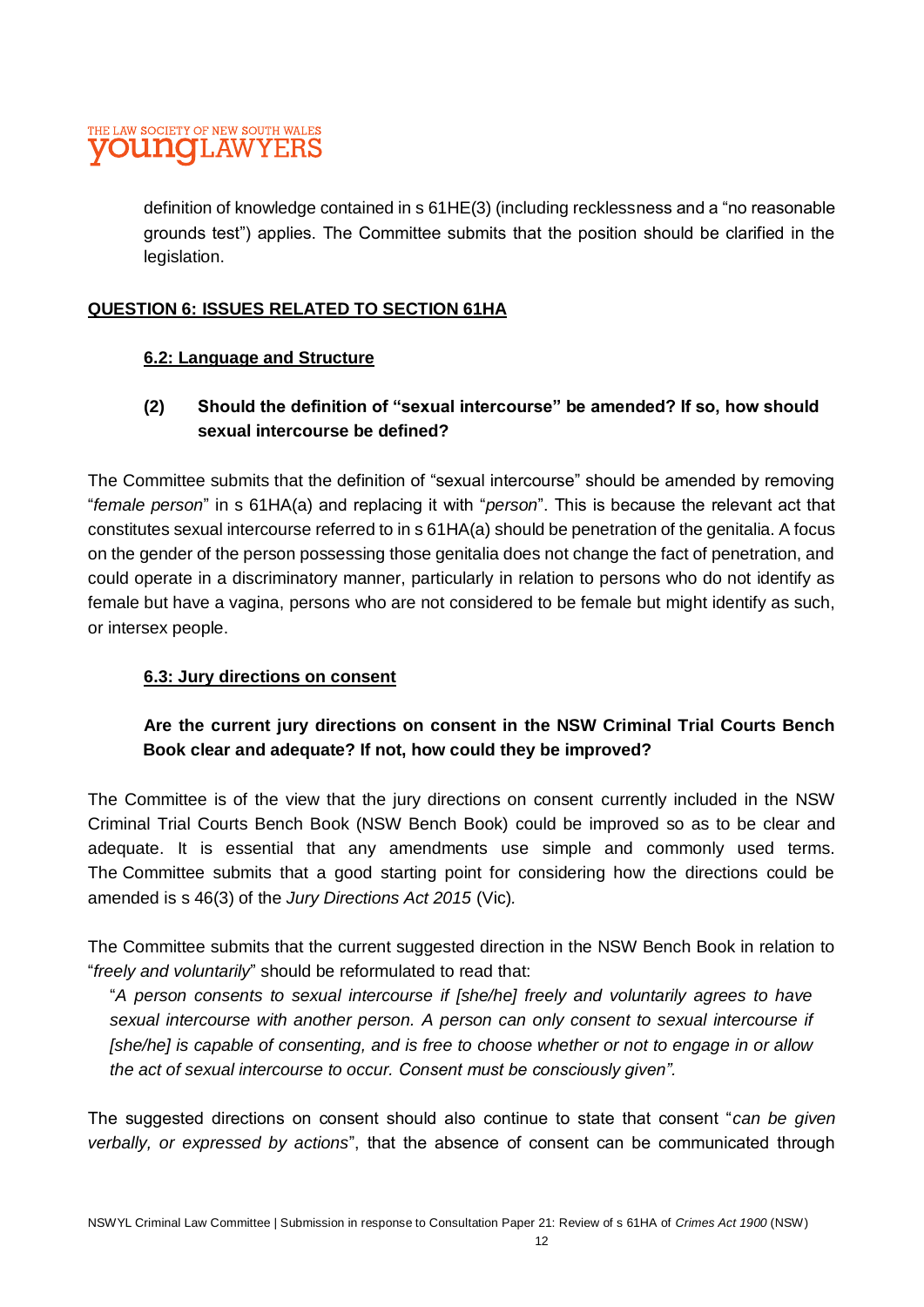# THE LAW SOCIETY OF NEW SOUTH WALES **OUNOLAWYER**

non-verbal means (as opposed to only verbal means), and that a person who does not offer actual physical resistance to sexual intercourse is not, by reason only of that fact, to be regarded as consenting to the sexual intercourse. The Committee submits, however, that these issues could be more clearly expressed in the directions by including a formulation to the effect that:

"*Consent can be given verbally, or expressed by actions. However, a person who does not consent to an act of sexual intercourse might not verbally protest or physically resist, and should not be regarded as consenting to the sexual intercourse by reason only of the absence of verbal protest, physical resistance or physical injury".*

The Committee notes that, importantly, s 46(3)(b) of the *Jury Directions Act 2015* (Vic) acknowledges that although a person may freely and voluntarily agree to sexual intercourse, the person is entitled to withdraw that consent at any time either before the act takes place or at any time while the act is taking place. This dynamic and ongoing understanding of consent is not acknowledged in the current suggested NSW Bench Book directions. In order to ensure that jurors are aware of the dynamic nature of consent and the ongoing obligations of anyone engaging in sexual activity to ascertain that their sexual partner is consenting for the duration of a sexual encounter, the Committee submits that the NSW Bench Book directions should be amended to include reference to the unequivocal entitlement to revoke consent at any point before or during a sexual encounter. A potential reformulation of the NSW Bench Book direction is:

"*Where a person has consented to engage in an act of sexual intercourse, the person may withdraw that consent either before the act takes place or at any time while the act is taking place. From that point on, if the act continues to take place, it takes place without consent.*"

The Committee submits that amendments to the NSW Bench Book directions such as those proposed above are necessary in order to address issues relating to the clarity and adequacy of the present jury directions.

Some Committee members suggested that staged summaries and flow charts of questions that jurors need to address could be a helpful tool in enabling jurors to understand: 1) the need to establish consent; 2) the circumstances in which consent is or may be negated; and, if the outcome of those preliminary questions is that there was no consent, then 3) the ways in which the requisite mental state of the accused can be established.

Finally, if the law is changed to adopt an affirmative standard of consent, consideration should also be given to any changes necessary to the suggested jury directions regarding consent. In such a scenario, the Committee submits that the suggested directions above should be reformulated to incorporate the language of a communicative, affirmative standard. For example, the direction regarding "*freely and voluntarily*" should emphasise that it is insufficient for a person to have the capacity to consent and freely and voluntarily consent in his or her mind, unless that person then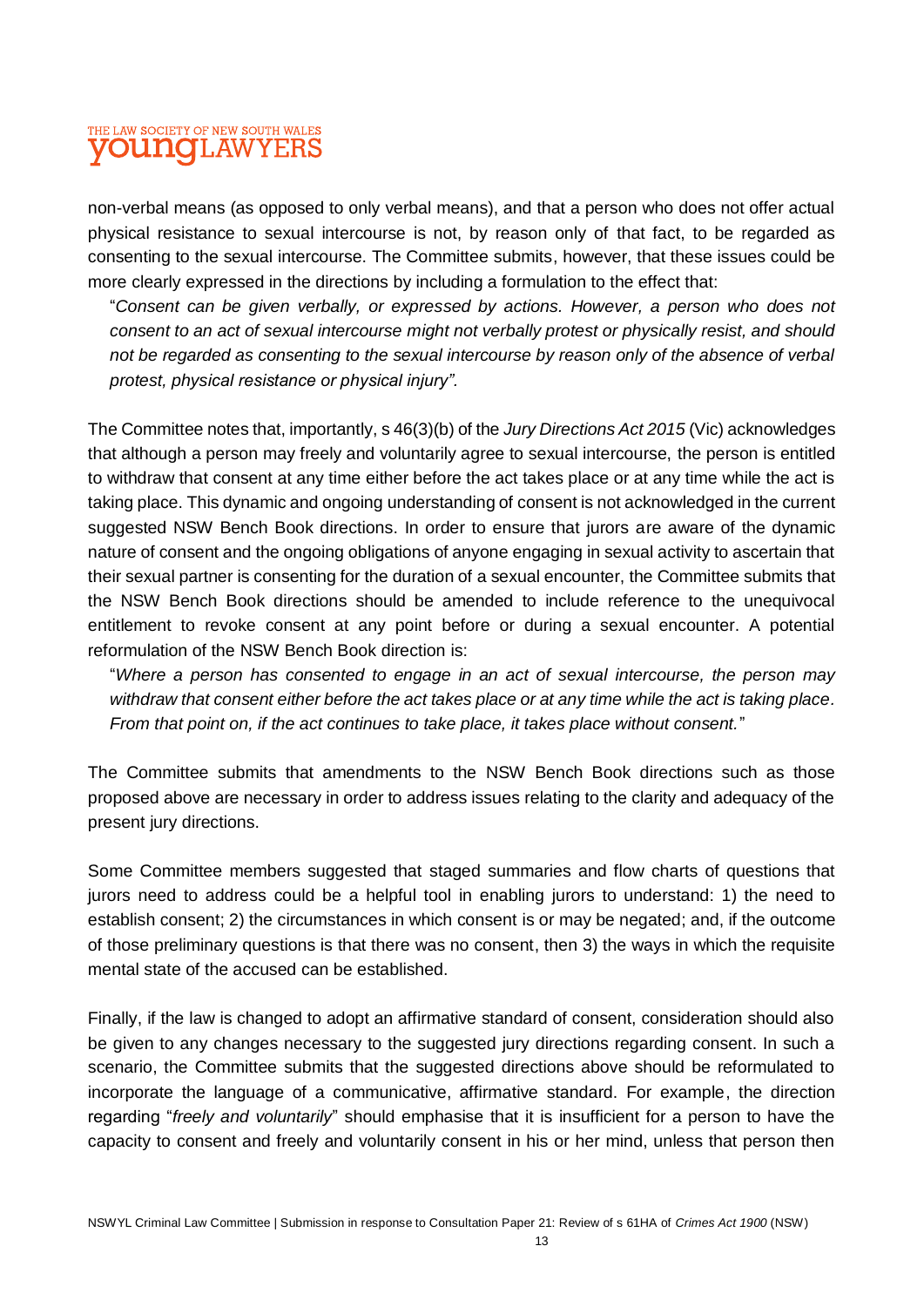# THE LAW SOCIETY OF NEW SOUTH WALES **OUNGLAWYERS**

*communicates* that consent to the other person, as otherwise the person is not relevantly consenting in the legal sense. The direction should make it clear that consent may be communicated in means other than words. Examples of such non-verbal indications should be given, taking care that these examples do not rely on gender stereotypes or outdated notions of sexual behaviour. The relevant direction should also include the directions suggested above as to lack of verbal protest or physical resistance, as well as the current NSW Bench Book directions regarding circumstances negating consent. The Committee submits that such suggested directions may help to ameliorate the difficulties in moving to an affirmative standard of consent (if such a standard is adopted) by clearly explaining what such a standard entails and how it differs from previous understandings of the law of consent. Such a suggested direction would also encourage consistency in the directions given by judges regarding the communication of consent.

#### **6.5: Legislated jury directions**

# **(1) Should jury directions on consent and/or other related matters be set out in NSW legislation? If so, how should these directions be expressed?**

The Committee submits that directions on consent or other related matters should not be set out in NSW legislation. The essential function of jury directions is to ensure that an accused receives a fair trial. The existing common law framework in respect of the suggested NSW Bench Book directions allows for flexibility, as judges can tailor suggested directions to the specific facts of a case to ensure that they are relevant, clear and concise. Not all directions will be relevant to the circumstances of each case, and the creation of legislated directions may result in directions being given that are irrelevant and unwieldy. Further, this flexibility allows directions to be updated as appellate decisions are handed down without the need for legislative amendment. Ultimately, matters such as the timing and precise content of directions should be left to the discretion of the individual judge to determine with regard to the appropriateness or utility of such directions to the case at hand.